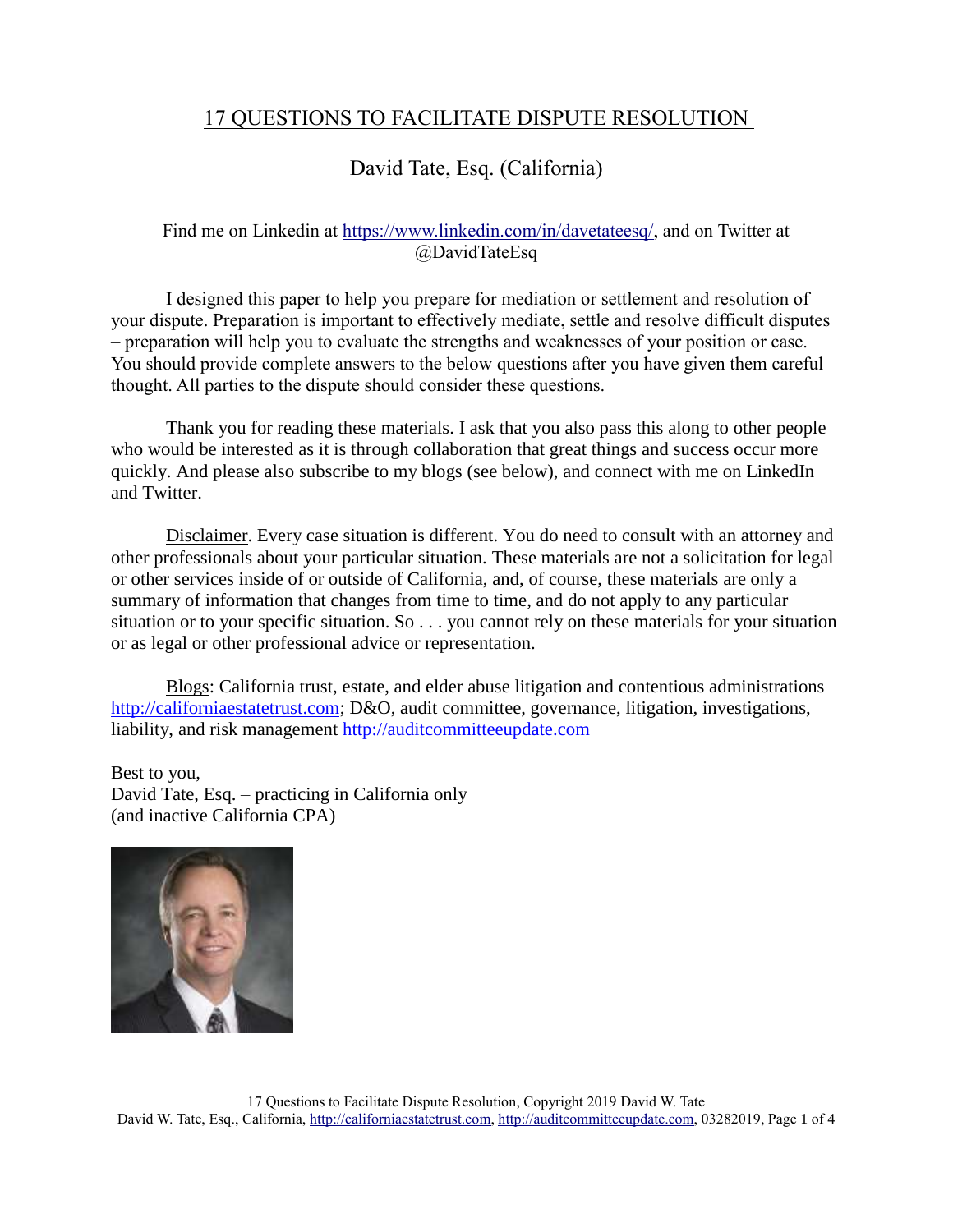1. In the order of importance to you (beginning with the most important), please list and describe, including important dates, each item for which there is a disagreement or dispute, including your views or positions, and, if you know or have a belief, the views or positions of the other party(s) to the dispute.

2. For each item discussed in number 1 above, describe conversations, documents, agreements, industry standards and other items that state and support your views or positions. You need to have copies of the important documents, and have them with you or have them easily available to you for settlement discussions.

3. For each item discussed in number 1 above, describe conversations, documents, agreements, industry standards and other items that tend to state and support the views or positions of the other party(s). You need to have copies of the important documents, and have them with you or have them easily available to you for settlement discussions.

4. For each item discussed in number 1 above, if you have been injured and/or damaged list each person and/or entity that caused or contributed to your injuries and/or damages; describe what each such person or entity did wrong that caused or contributed to your injuries and/or damages; and estimate the percentage of fault that you attribute to each such person or entity for causing or contributing to the injuries and/or damages.

5. For each item discussed in number 1 above, if it is claimed that you caused or contributed to injuries and/or damages, describe why you are not responsible for causing or contributing to the injuries and/or damages; list each person and entity who is responsible for causing or contributing to the injuries and/or damages; and estimate the percentage of fault that you attribute to each such person or entity for causing or contributing to the injuries and/or damages.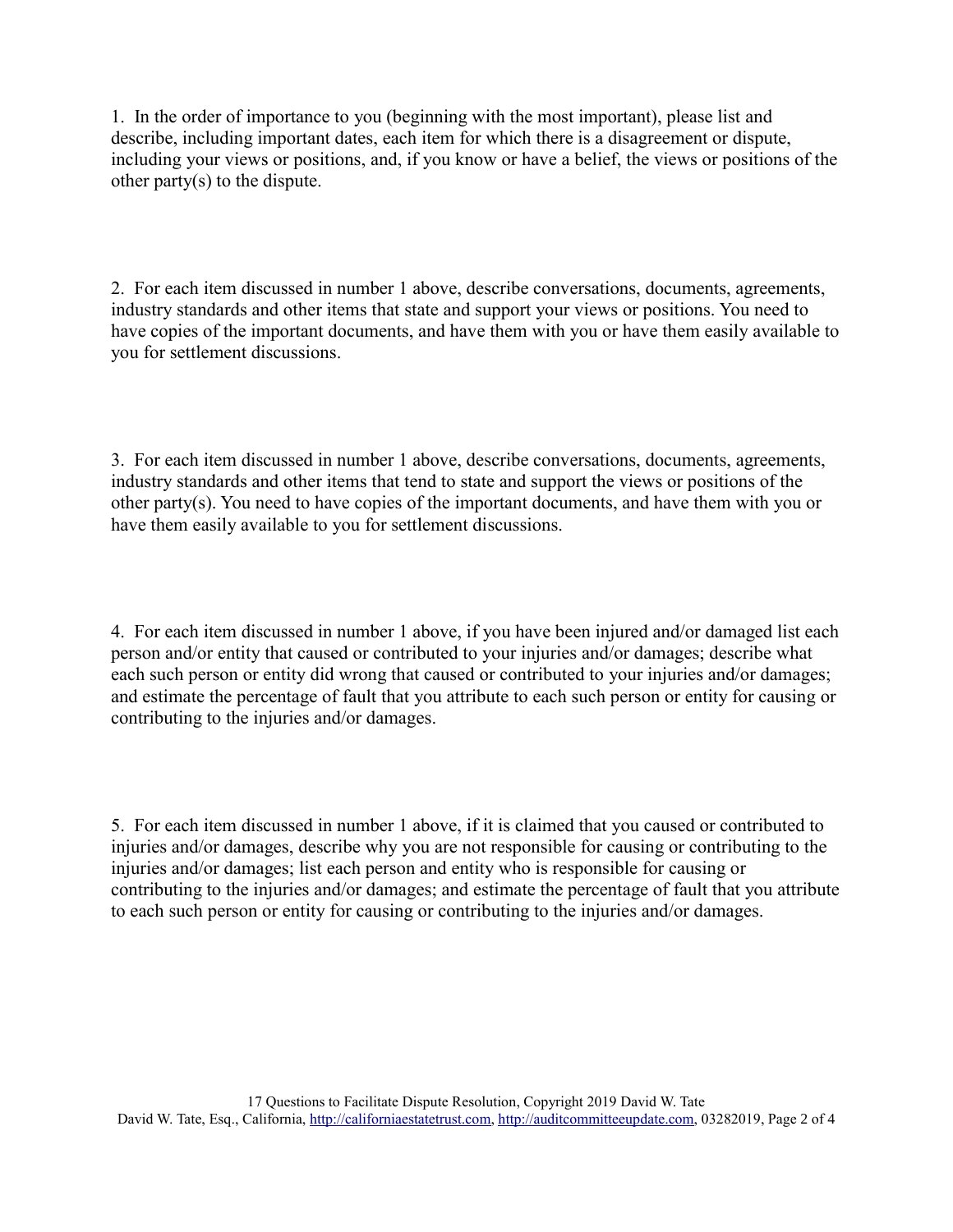6. For each item of alleged injury and/or damage estimate the value or amount of each such injury and/or damage regardless of who you believe is responsible or at fault for causing or contributing to the injury and/or damage.

7. For each item discussed in number 1 above, describe the resolution offer(s) that the other party(s) has made (if any) to resolve or settle each item of dispute.

8. For each item discussed in number 1 above, describe the resolution offer(s) that you believe the other party(s) would be willing to make to resolve or settle each item of dispute.

9. For each item discussed in number 1 above, describe the resolution offer(s) that you have made (if any) to resolve or settle each item of dispute.

10. For each item discussed in number 1 above, describe the resolution offer(s) that you would be willing to make to resolve or settle each item of dispute.

11. For which of the items that you discussed in number 1 above do you believe that you are close to agreement or settlement with the other party(s)? Please list and discuss.

12. For each item discussed in number 1 above, describe the criteria that you would use to determine whether a settlement proposal is reasonable.